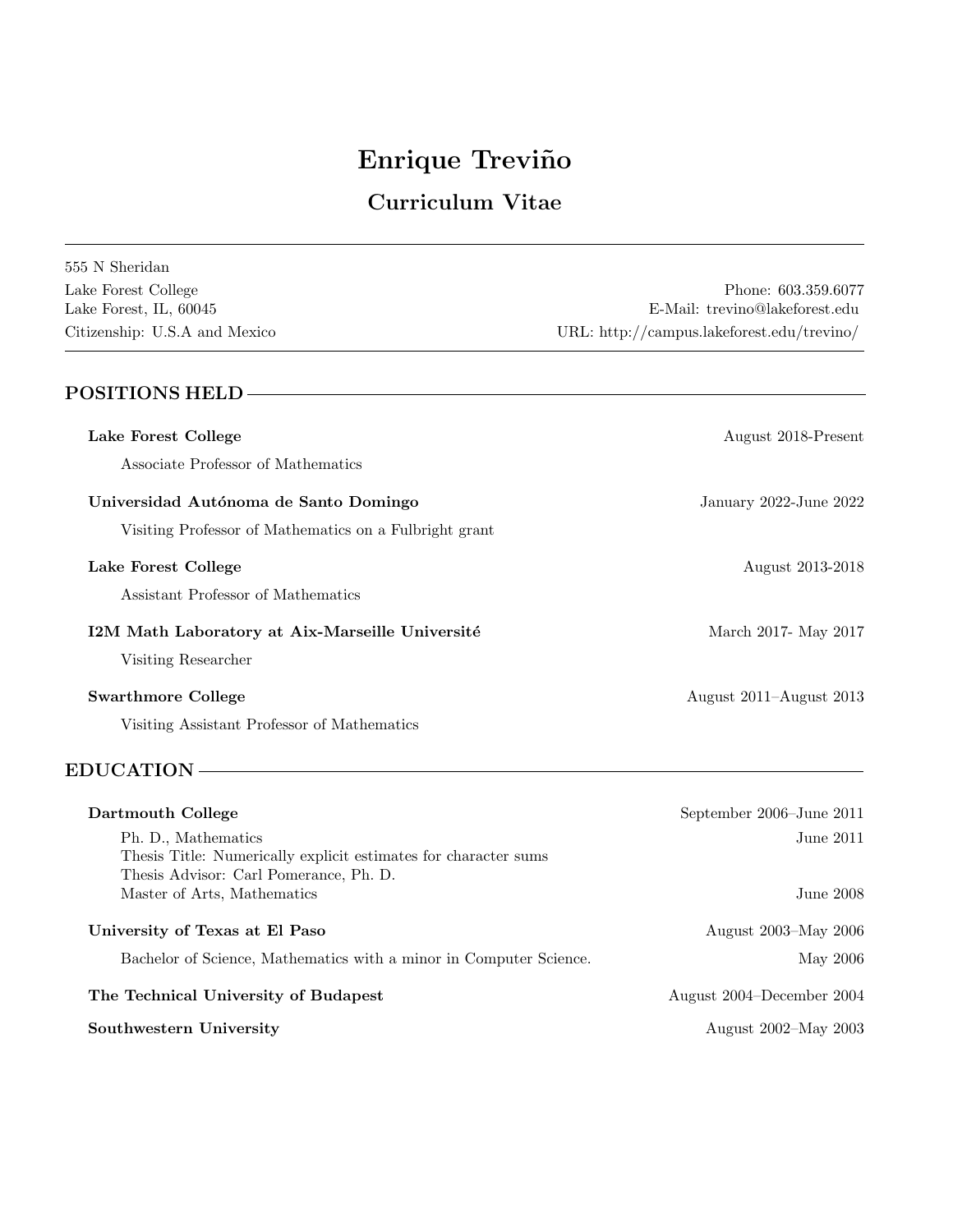#### TEACHING EXPERIENCE

Instructor, Lake Forest College

Math 160: Math Methods and Applications (two sections) Fall 2013 Math 230: Abstract and Discrete Mathematics Fall 2013 Math 150: Introduction to Statistics (two sections) Spring 2014 Math 230: Abstract and Discrete Mathematics Spring 2014 Math 160: Math Methods and Applications Summer 2014 FIYS 169: Recreational Mathematics Fall 2014 Math 330: Modern Algebra I Fall 2014 Math 150: Introduction to Statistics (two sections) Spring 2015 Math 214: Differential Equations Spring 2015 Math 230: Abstract and Discrete Mathematics Spring 2015 Math 110: Calculus I Summer 2015 Math 160: Math Methods and Applications Summer 2015 FIYS 169: Recreational Mathematics Fall 2015 Math 210: Multivariable Calculus Fall 2015 Math 230: Abstract and Discrete Mathematics Fall 2015 Math 150: Introduction to Statistics (two sections) Spring 2016 Math 330: Modern Algebra I: Group Theory Spring 2016 Math 411: Real Analysis II: Measure Theory Spring 2016 Math 110: Calculus I Summer 2016 Math 210: Multivariable Calculus Fall 2016 Math 340: Geometry Fall 2016 Math 499: Great Theorems in Mathematics Fall 2016 Math 494: Tutorial on Topology Fall 2016 CS 112: Computer Science I Fall 2017 Math 311: Introduction to Real Analysis Fall 2017 Math 499: Great Theorems in Mathematics Fall 2017 CS 112: Computer Science I Spring 2018 Math 230: Abstract and Discrete Mathematics Spring 2018 Math 329: Number Theory Spring 2018 Math 110: Calculus I Summer 2018 Math 108: Calculus 1a Fall 2018 Math 110: Calculus I Fall 2018 Math 330: Modern Algebra I Fall 2018 Math 499: Great Theorems in Mathematics Fall 2018 Math 109: Calculus 1b Spring 2019 Math 331: Modern Algebra II Spring 2019 Math 375: Combinatorics Spring 2019 Math 110: Calculus I Summer 2019 Math 115: Honors Calculus I Summer 2019 Math 108: Calculus 1a Fall 2019 Math 230: Abstract and Discrete Mathematics Fall 2019 Math/CS 323: Cryptography Fall 2019 Math 109: Calculus 1b Spring 2020 Math 231: Linear Algebra Spring 2020 Math 330: Abstract Algebra  $S_n$  Spring 2020 Math 391: Tutorial on Number Theory Spring 2020 Math 110: Calculus I Summer 2020 Math 110: Calculus I J-term 2021 Math 108: Calculus 1a Fall 2021 Math 230: Abstract and Discrete Mathematics Fall 2021 Math/CS 323: Cryptography Fall 2021 Math 110: Calculus I Summer 2022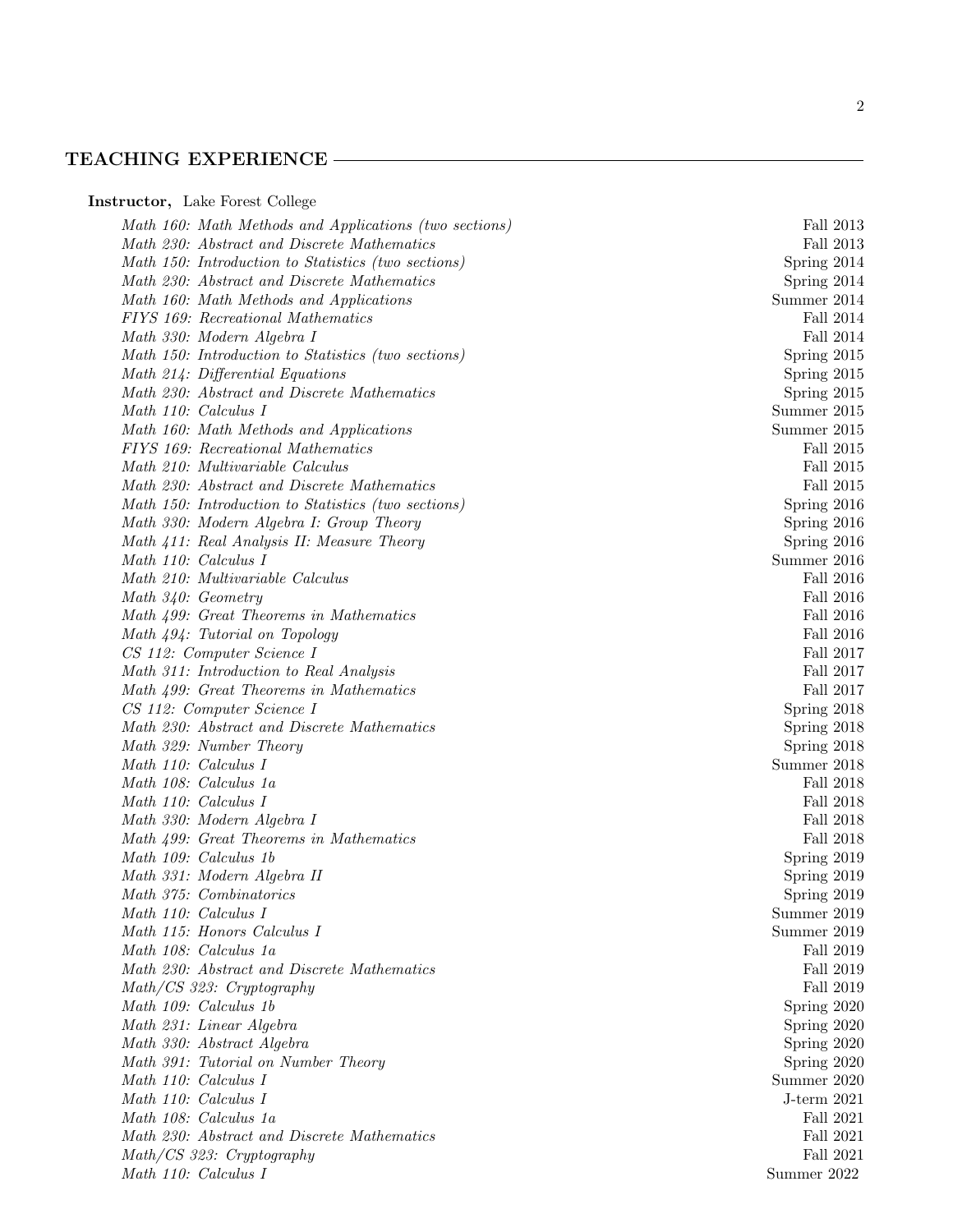Instructor, Universidad Autónoma de Santo Domingo

| <i>Algebraic Number Theory</i>         | Fall 2022 |
|----------------------------------------|-----------|
| Analytic Number Theory II              | Fall 2022 |
| <i>Computational Number Theory</i>     | Fall 2022 |
| Instructor, Swarthmore College         |           |
| Math 27: Linear Algebra (two sections) | Fall 2011 |

| $1.1$ and $\approx 1.1$ . $1.1$ and $1.1$ and $1.0$ and $1.0$ and $0.0$ and $0.00$ and $0.00$ and $0.00$ and $0.00$ and $0.00$ and $0.00$ and $0.00$ and $0.00$ and $0.00$ and $0.00$ and $0.00$ and $0.00$ and $0.00$ and $0.00$ | * W** * V * * |
|-----------------------------------------------------------------------------------------------------------------------------------------------------------------------------------------------------------------------------------|---------------|
| Math 25: Further Topics in Single Variable Calculus (two sections)                                                                                                                                                                | Spring 2012   |
| Math 77: Advanced Topics in Algebra (Algebraic Number Theory)                                                                                                                                                                     | Spring 2012   |
| Math 28: Honors Linear Algebra                                                                                                                                                                                                    | Fall 2012     |
| Math 58: Introduction to Number Theory                                                                                                                                                                                            | Fall 2012     |
| Math 25: Further Topics in Single Variable Calculus (two sections)                                                                                                                                                                | Spring 2013   |
| Math 53: Topics in Analysis (Analytic Number Theory)                                                                                                                                                                              | Spring $2013$ |

#### Instructor, Dartmouth College

| Math 20: Discrete Probability                  | Summer 2009 |
|------------------------------------------------|-------------|
| Math 2: Calculus with Algebra and Trigonometry | Winter 2009 |

Designed and implemented courses. Responsibilities included syllabus preparation, textbook choice, website development, planning and delivering of lectures, as well as office hours, exam creation, homework assignment, and grade assessment.

#### Teaching Assistant, Dartmouth College

| Math 13: Calculus of Vector-Valued Functions         | Winter 2008 |
|------------------------------------------------------|-------------|
| Math 23: Integrated Mathematics and Physical Science | Fall 2007   |
| Math 13: Calculus of Vector-Valued Functions         | Winter 2007 |
| Math 3: Introduction to Calculus                     | Fall 2006   |

Monitored three tutorial sessions weekly, assisting students with homeworks and projects. Also graded exams, and provided additional assistance as requested.

#### Teaching Seminar, Dartmouth College Summer 2008

An intensive summer course in preparation for teaching, focusing on how students learn and the interaction between instructors and students. Course participants were responsible for designing and delivering two mathematics workshops for middle school students, each one week long.

#### Graduate Assistant to Undergraduates, Trinity University Summer 2007

Assisted faculty members with mentoring two groups of undergraduates on research projects. One of these projects yielded a paper published in a number theory journal.

### PUBLICATIONS

#### 31. Introducción a la Teoría de Números Probabílistica Submitted Submitted

Preprint can be found at my website.

#### 30. Partitioning powers into sets of equal sum Submitted Submitted Submitted Submitted Submitted Submitted Submitted Submitted Submitted Submitted Submitted Submitted Submitted Submitted Submitted Submitted Submitted Submi

joint with P. Pollack. Preprint can be found at my website.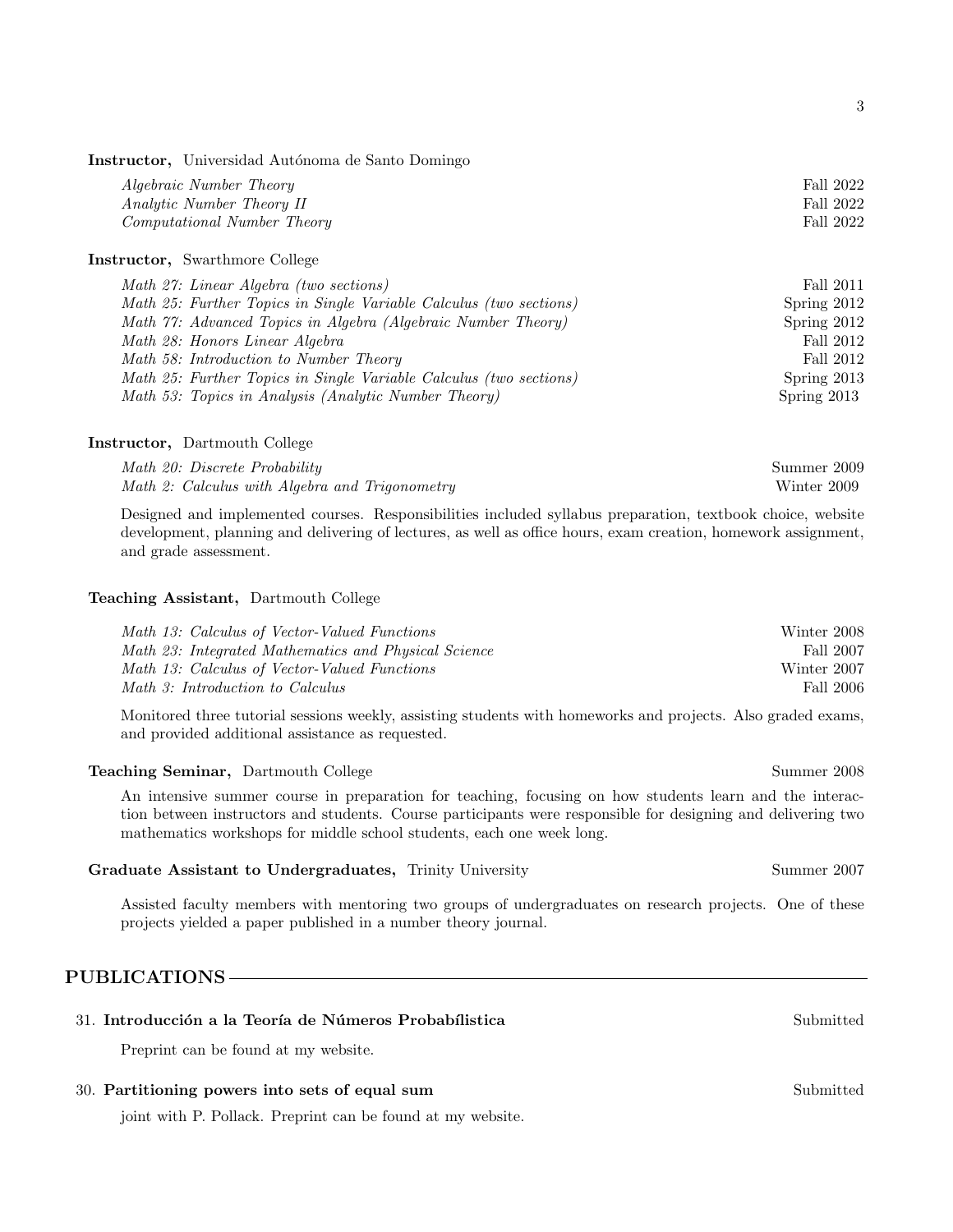| 29. Generalizing parking functions with randomness<br>joint with M. Tian. To appear in the Electronic Journal of Combinatorics.                       | To Appear |
|-------------------------------------------------------------------------------------------------------------------------------------------------------|-----------|
| 28. On the sum of $k$ -th powers in terms of earlier sums                                                                                             | 2022      |
| joint with S. J. Miller. Published in The College Mathematics Journal, Vol. 53 (2022), no. 3, pp. 220-225.                                            |           |
| 27. The least quadratic non-residue                                                                                                                   | 2021      |
| joint with K. McGown.                                                                                                                                 |           |
| Published in Mexican Mathematicians in the World: Trends and recent contributions published by Contem-<br>porary Mathematics of the AMS, pp. 205-232. |           |
| 26. On a sequence related to the factoradic representation of an integer                                                                              | 2021      |
| joint with Maximiliano Sánchez Garza.                                                                                                                 |           |
| Published in the Journal of Integer Sequences, Vol. 24 (2021), Article 21.8.5, 13 pages (electronic)                                                  |           |
| 25. On sets whose subsets have integer mean                                                                                                           | 2021      |
| Published in Integers 21 (2021), article A79, 11 pages (electronic).                                                                                  |           |
| 24. On Egyptian fractions of length 3                                                                                                                 | 2021      |
| joint with C. Banderier, C. A. Gómez Ruiz, F. Luca, F. Pappalardi.                                                                                    |           |
| Published in Revista de la Unión Matemática Argentina, Vol. 62, no. 1 (2021), pp. 257-274.                                                            |           |
| 23. An unusual recursive formula to answer a question<br>regarding fixed points in permutations                                                       | 2021      |
| joint with M. Tian.                                                                                                                                   |           |
| Published in The College Mathematics Journal vol. 52 (2021), no. 3, pp. 219-220.                                                                      |           |
| 22. A writing-intensive FYS course on Recreational Mathematics                                                                                        | 2021      |
| Published as Chapter 30 in the book "Mathematical themes in a first-year seminar" (2021), pp. 301-306.                                                |           |
| 21. Sums of proper powers                                                                                                                             | 2021      |
| joint with Paul Pollack.                                                                                                                              |           |
| Published in the American Mathematical Monthly vol. 128 (2021), no. 1, p. 40.                                                                         |           |
| 20. On sums of consecutive triangular numbers                                                                                                         | 2020      |
| joint with P. Pollack and D. Subramaniam.                                                                                                             |           |
| Published in Integers 20A (2020), article A15, 10 pages (electronic).                                                                                 |           |
| 19. Expected number of dice rolls for the sum to reach $n$                                                                                            | 2020      |
| Published in the American Mathematical Monthly vol. 127 (2020), no. 3, p. 257.                                                                        |           |
| 18. On generalizing happy numbers to fractional base number systems<br>joint with M. Zhylinski.                                                       | 2019      |
| Published in Involve vol. 12 (2019), no. 7, pp. 11431151.                                                                                             |           |

4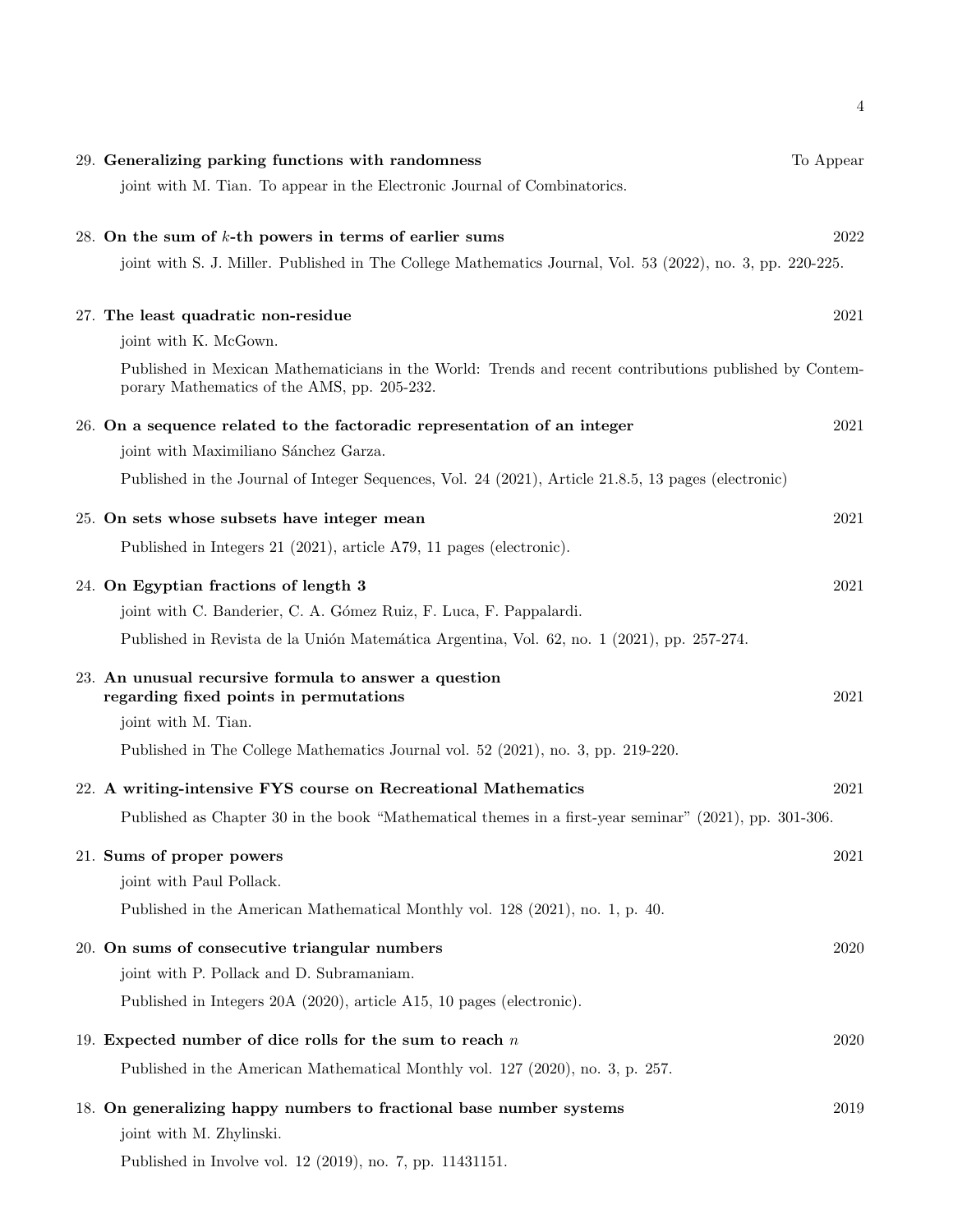| 17. Probabilistic proof that $1+2+\cdots+n=\frac{n(n+1)}{2}$ .                             | 2019 |
|--------------------------------------------------------------------------------------------|------|
| Published in the American Mathematical Monthly vol. 126 (2019), no. 9, p. 840.             |      |
| 16. A birthday in St. Petersburg                                                           | 2019 |
| Published in The College Mathematics Journal vol. 50 (2019), no. 1, pp. 36–40.             |      |
| 15. An Inclusion-Exclusion proof of Wilson's Theorem                                       | 2018 |
| Published in The College Mathematics Journal vol. 49 (2018), no. 5, pp. 367–368.           |      |
| 14. Walking on rational numbers and a self-referential formula                             | 2018 |
| joint with M. Fortman, K. Kupiec, and M. Rawlings.                                         |      |
| Published in Elemente der Mathematik vol 73 (2018), no. 4, 161–169.                        |      |
| 13. A short proof of a sum of powers formula                                               | 2018 |
| Published in American Mathematical Monthly vol. 125 (2018), no. 7, pp. 659.                |      |
| 12. Finding the four squares in Lagrange's Theorem                                         | 2018 |
| joint with P. Pollack.                                                                     |      |
| Published in Integers 18A (2018), article A15, 16 pages (electronic).                      |      |
| 11. Counting perfect polynomials                                                           | 2017 |
| joint with U. C. Cengiz and P. Pollack.                                                    |      |
| Published in Finite Fields and Their Applications 47C (2017) pp. 242-255.                  |      |
| 10. Resolving Grosswald's conjecture on GRH                                                | 2016 |
| joint with K. McGown and T. Trudgian.                                                      |      |
| Published in Functiones et Approximatio, Commentarii Mathematici 55.2 (2016), pp. 215-225. |      |
| 9. The Burgess inequality and the least k-th power non-residue                             | 2015 |
| Published in the International Journal of Number Theory Vol. 11, No. 5, pp. 1-26.          |      |
| 8. The smoothed Pólya-Vinogradov                                                           | 2015 |
| joint with K. Adamczewski.                                                                 |      |
| Published in Integers, vol. 15 (2015), article A20, 11 pages (electronic).                 |      |
| 7. The least $k$ -th power non-residue                                                     | 2015 |
| Published in the Journal of Number Theory, vol. 149 (2015), pp. 201-224.                   |      |
| 6. The primes that Euclid forgot                                                           | 2014 |
| joint with P. Pollack.                                                                     |      |
| Published in the American Mathematical Monthly, vol. 121 (2014), no. 5, pp. 433-437.       |      |
| 5. Sets of monotonicity for Euler's totient function                                       | 2013 |
| joint with P. Pollack and C. Pomerance.                                                    |      |
| Published in The Ramanujan Journal, vol. 30 (2013), pp. 379-398                            |      |

5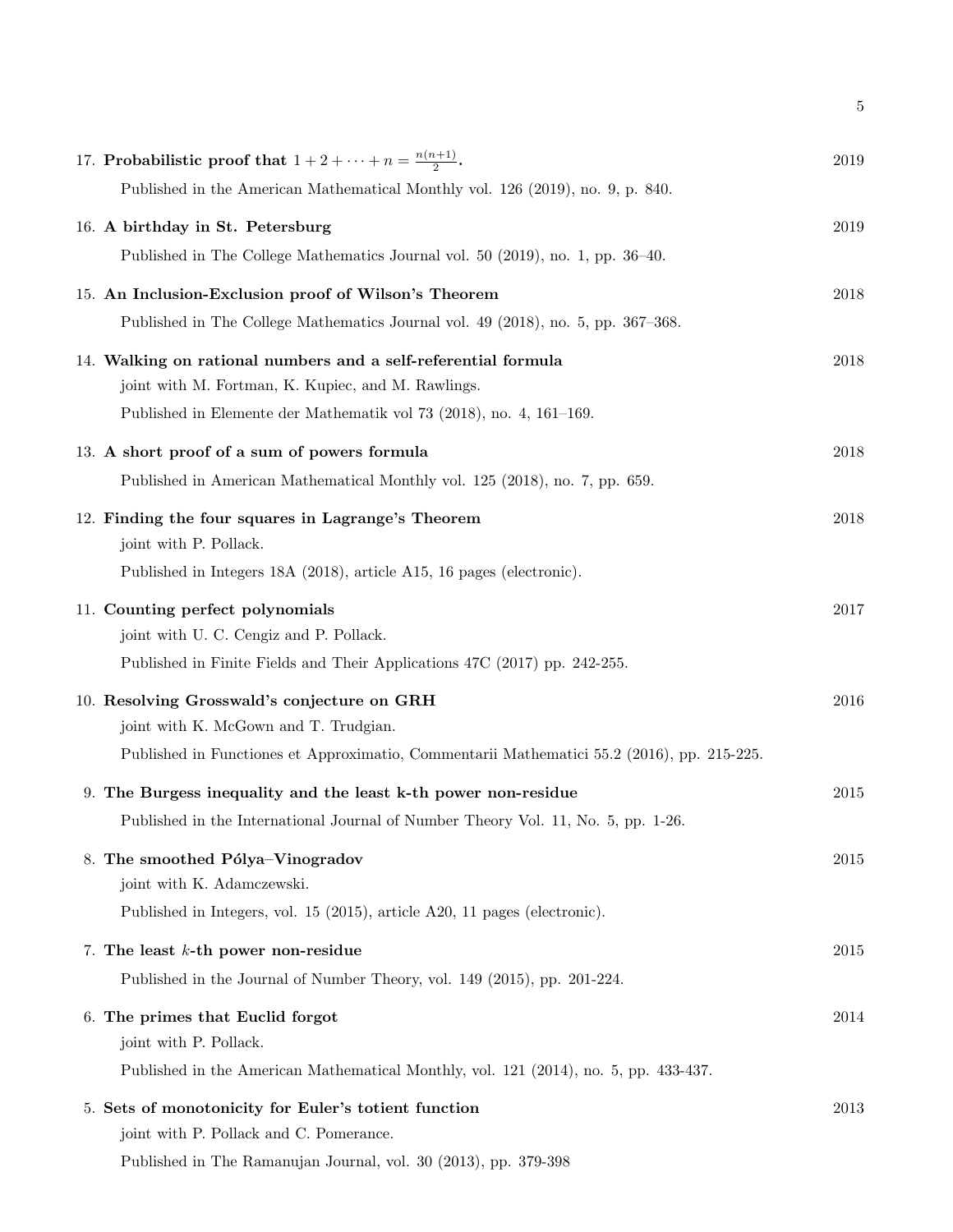|                                                                                                                                                     | 6                  |
|-----------------------------------------------------------------------------------------------------------------------------------------------------|--------------------|
| 4. On the maximum number of consecutive integers on which a character is constant                                                                   | 2012               |
| Published in Moscow Journal of Combinatorics and Number Theory, vol.2 (2012), iss. 1, pp. 56-72.<br>A corrigendum appeared in 2017, vol. 7, iss. 3. |                    |
| 3. The least inert prime in a real quadratic field                                                                                                  | 2012               |
| Published in Mathematics of Computation, vol. 81, no. 279, July 2012, pp. 1777-1797.                                                                |                    |
| 2. Multi-dimensional Frobenius problem                                                                                                              | 2011               |
| joint with J. Amos, I. Pascu, V. Ponomarenko and Y. Zhang                                                                                           |                    |
| Published in Involve, a Journal of Mathematics 4-2 (2011), 187-197                                                                                  |                    |
| 1. On the counting function for the generalized Niven numbers                                                                                       | 2009               |
| joint with R. Daileda, J. Jou, R. Lemke-Oliver and E. Rossolimo                                                                                     |                    |
| Published in J. Théor. Nombres Bordeaux 21 (2009), no. 3, 503-515                                                                                   |                    |
| <b>BOOKS</b>                                                                                                                                        |                    |
| <b>Cuban Mathematical Olympiads</b><br>written by Roberto Bosch. Translated by Enrique Treviño                                                      | 2017               |
| Published in XYZ Press. ISBN-13: 978-0-9968745-4-0                                                                                                  |                    |
| <b>INVITED TALKS</b>                                                                                                                                |                    |
| <b>EMALCA República Dominicana</b>                                                                                                                  | June 3, 2022       |
| 'Paradojas matemáticas en probabilidad.'                                                                                                            |                    |
| Seminario Coloquio GRACIA-Red Matemtica                                                                                                             | April 1, 2022      |
| 'Tres proyectos de investigación con alumnos de licenciatura.'                                                                                      |                    |
| Colloquium: Smith College                                                                                                                           | October 21, 2021   |
| 'A trio of research projects with undergraduates.'                                                                                                  |                    |
| Colloquium: Hofstra University                                                                                                                      | September 29, 2021 |
| 'A trio of research projects with undergraduates.'                                                                                                  |                    |
| Colloquium: Universidad Estatal a Distancia (Costa Rica)                                                                                            | March 24, 2021     |
| 'Avances recientes sobre la distribución de los números primos.'                                                                                    |                    |
| AMS Special Session: A Showcase of Number Theory at Undergraduate Institutions January 6, 2021                                                      |                    |
| 'Partitioning powers into sets of equal sum.'                                                                                                       |                    |
| Seminario Unplugged de Geometría in Universidad de Colima                                                                                           | November 27, 2020  |
| 'Cumpleaños en San Petersburgo.'                                                                                                                    |                    |
| Number Theory Down Under 7, UNSW, Sydney                                                                                                            | October 3, 2019    |
| 'On Egyptian fractions of length 3.'                                                                                                                |                    |
| Colloquium Talk at the University of Texas at El Paso                                                                                               | February 15, 2019  |
| 'Playing with triangular numbers.'                                                                                                                  |                    |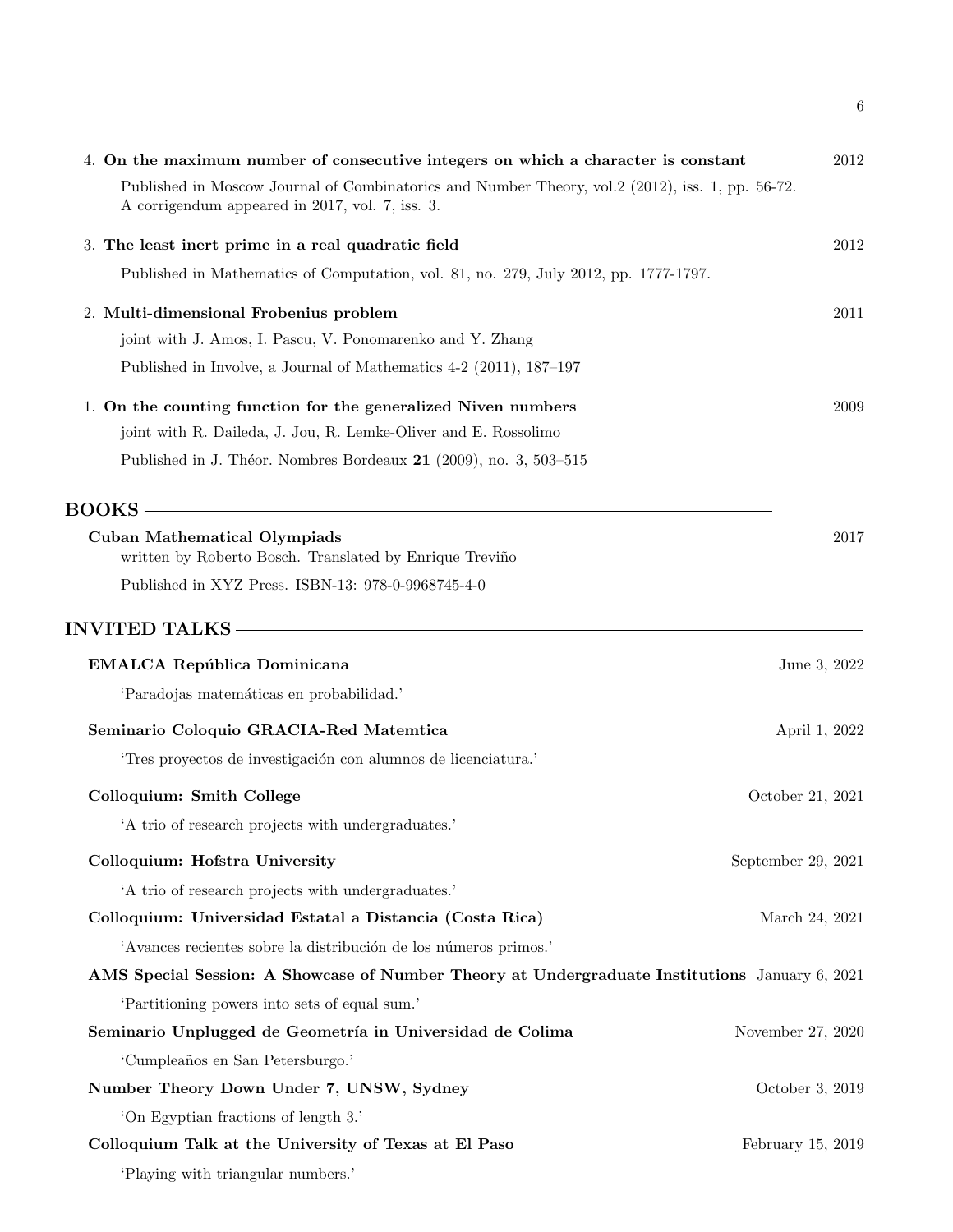| Colloquium Talk at California State University, Chico                                                          | December 13, 2018 |
|----------------------------------------------------------------------------------------------------------------|-------------------|
| 'Playing with triangular numbers.'                                                                             |                   |
| 4th Reunion of Mexican Mathematicians around the World at the Casa Matemática                                  | June 11, 2018     |
| 'El mnimo no-rediduo cuadrtico y otros problemas relacionados'                                                 |                   |
| AMS Special Session on A Showcase of Number Theory at Liberal Arts Colleges                                    | January 11, 2018  |
| 'Finding the four squares in Lagrange's formula.'                                                              |                   |
| Awesome Math Summer Camp at Cornell University                                                                 | August 3, 2017    |
| 'Walking on numbers and a self-referential formula.'                                                           |                   |
| Groupe de Travail Théorie Analytique, Probabiliste et Automatique des Suites                                   | April 27, 2017    |
| 'Smooth Polya-Vinogradov inequality.'                                                                          |                   |
| Séminaire Dynamique, Arithmétique, Combinatoire, Aix-Marseille Université                                      | March 28, 2017    |
| 'The least quadratic non-residue and related problems.'                                                        |                   |
| AMS Special Session on Open and Accessible Problems for Undergraduate Research January 7, 2017                 |                   |
| 'Summer research projects for First Year students.'                                                            |                   |
| Colloquium Talk at California State University, Chico                                                          | October 17, 2016  |
| 'Summer research projects for first year students.'                                                            |                   |
| Colloquium Talk at Elmhurst College                                                                            | April 20, 2016    |
| 'The least quadratic non-residue and related problems'                                                         |                   |
| Elementary, analytic, and algorithmic number theory:<br>Research inspired by the mathematics of Carl Pomerance | June 11, 2015     |
| 'Resolving Grosswald's conjecture on GRH'                                                                      |                   |
| Colloquium Talk at the California State University in Chico                                                    | April 17, 2015    |
| 'The least quadratic non-residue and related problems'                                                         |                   |
| Talk at the Instituto de Ciencias Matemáticas in Madrid, Spain                                                 | July 21, 2014     |
| 'El mínimo no-residuo cuadrático y otros problemas relacionados'                                               |                   |
| <b>ENFANT Workshop at the Hausdorff Institute in Bonn, Germany</b>                                             | July 12, 2014     |
| The Burgess inequality and the least $k$ -th power nonresidue'                                                 |                   |
| <b>Oberlin Number Theory Seminar</b>                                                                           | March 10, 2014    |
| The primes that Euclid forgot'                                                                                 |                   |
| Seminario Interuniversitario de Investigación en Ciencias de Matemáticas                                       | March 1, 2014     |
| 'Prime gaps: a breakthrough in number theory'                                                                  |                   |
| AMS Special Session on Analytic Number Theory at the Joint Meetings                                            | January 16, 2014  |
| The primes that Euclid forgot'                                                                                 |                   |
| Underrepresented Students in Topology and Algebra Research Symposium                                           | April 20, 2013    |
| The primes that Euclid forgot'                                                                                 |                   |
| Daniel H. Wagner Associates Inc. Talk                                                                          | February 19, 2013 |
| 'Squares and non-squares modulo a prime'                                                                       |                   |

'Squares and non-squares modulo a prime'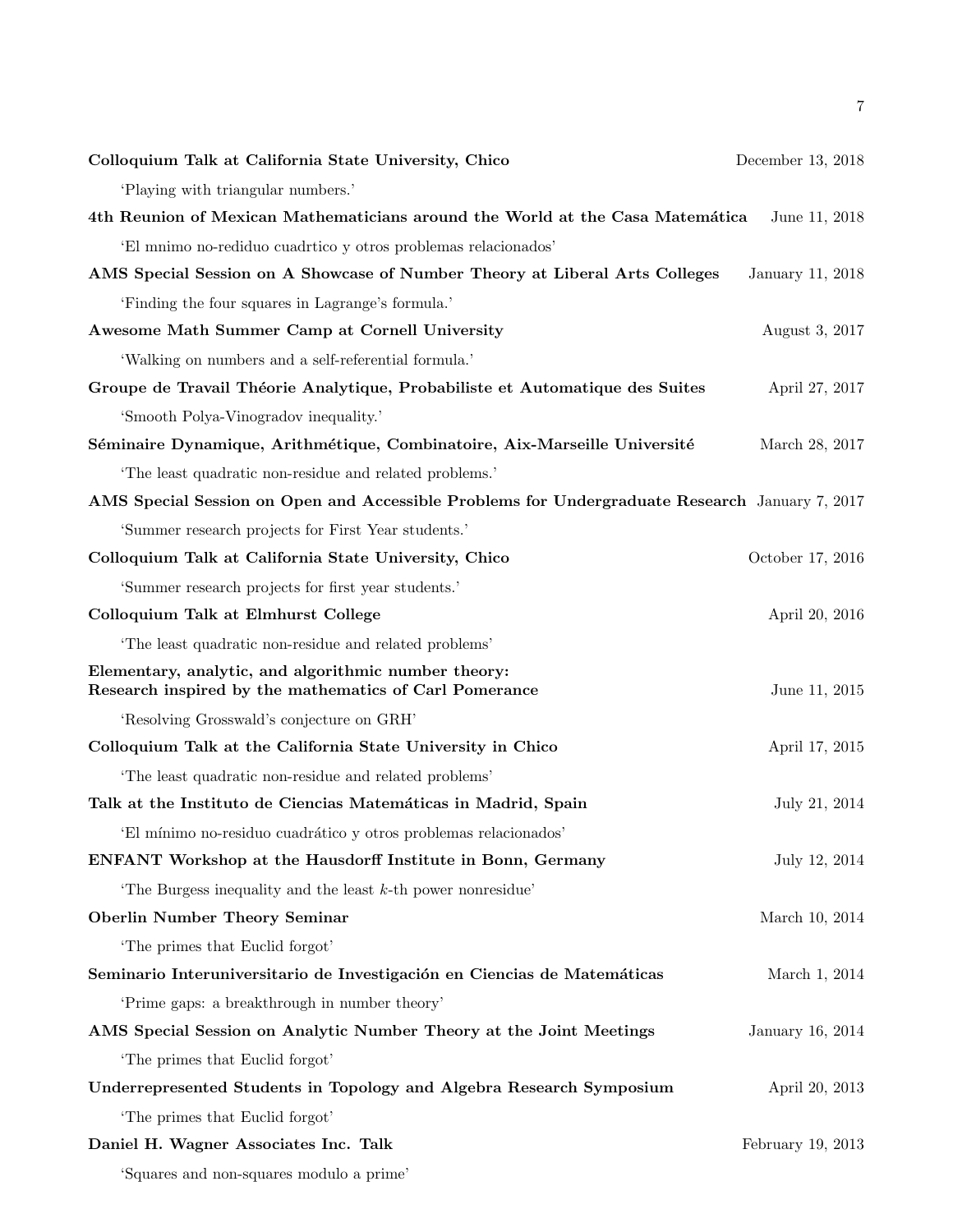| Lake Forest College Colloquium Talk                                                                       | February 12, 2013  |
|-----------------------------------------------------------------------------------------------------------|--------------------|
| 'Squares and non-squares modulo a prime'                                                                  |                    |
| AMS Special Session on Arithmetic Statistics at the AMS-MAA Joint Meetings                                | January 10, 2013   |
| The Burgess inequality and the least $k$ -th power nonresidue'                                            |                    |
| AMS Special Session on Additive and Combinatorial Number Theory                                           | October 21, 2012   |
| A numerically explicit Burgess inequality and an application to quadratic non-residues'                   |                    |
| <b>SACNAS National Conference, Session on Problems in Number Theory</b>                                   | October 12, 2012   |
| 'Character sums and the least quadratic nonresidue'                                                       |                    |
| <b>Ursinus College Mobius Talk</b>                                                                        | September 21, 2012 |
| 'A twist on a geometry puzzle'                                                                            |                    |
| Universidad de Colima Colloquium                                                                          | May 8, 2012        |
| 'El mínimo no-residuo cuadrático y otros problemas relacionados'                                          |                    |
| Automorphic Forms Seminar, Purdue University                                                              | February 23, 2012  |
| 'The least quadratic non-residue and related problems'                                                    |                    |
| AMS Special Session on New Perspectives in Multiplicative Number Theory                                   | January 5, 2012    |
| On the maximum number of consecutive integers on which a character is constant                            |                    |
| University of North Texas Millican-Colloquium                                                             | October 10, 2011   |
| 'The least quadratic non-residue and related problems'                                                    |                    |
| <b>Mathematics Research Communities:</b><br>The Pretentious View of Analytic Number Theory                | June 29, 2011      |
| 'The Pólya-Vinogradov inequality'<br>Underrepresented Students in Topology and Algebra Research Symposium | April 2, 2011      |
| The least inert prime in a real quadratic field'                                                          |                    |
| Swarthmore College Department of Mathematics and Statistics Colloquium                                    | March 1st, 2011    |
| 'The least quadratic non-residue and related problems'                                                    |                    |
| <b>AMS/MAA Joint Meetings</b><br>AMS/SIAM Special Session on Mathematics of Computation                   | January 7, 2011    |
| The smoothed Pólya-Vinogradov inequality and some applications'                                           |                    |
| Palmetto Number Theory Series XIV. (U. South Carolina)<br>Invited plenary talk                            | December 4, $2010$ |
| The least inert prime in a real quadratic field'                                                          |                    |
| Trinity University REU Colloquium                                                                         | June, 2008         |
| 'The probabilistic method'                                                                                |                    |
| University of Texas at El Paso Mathematics Department Colloquium                                          | September 7, 2007  |
| 'Generalized Niven numbers'                                                                               |                    |
| Trinity University REU Colloquium                                                                         | July 28, 2006      |
| 'Primes are in P'                                                                                         |                    |
| University of Texas at El Paso Mathematics Department Colloquium                                          | December 2, 2005   |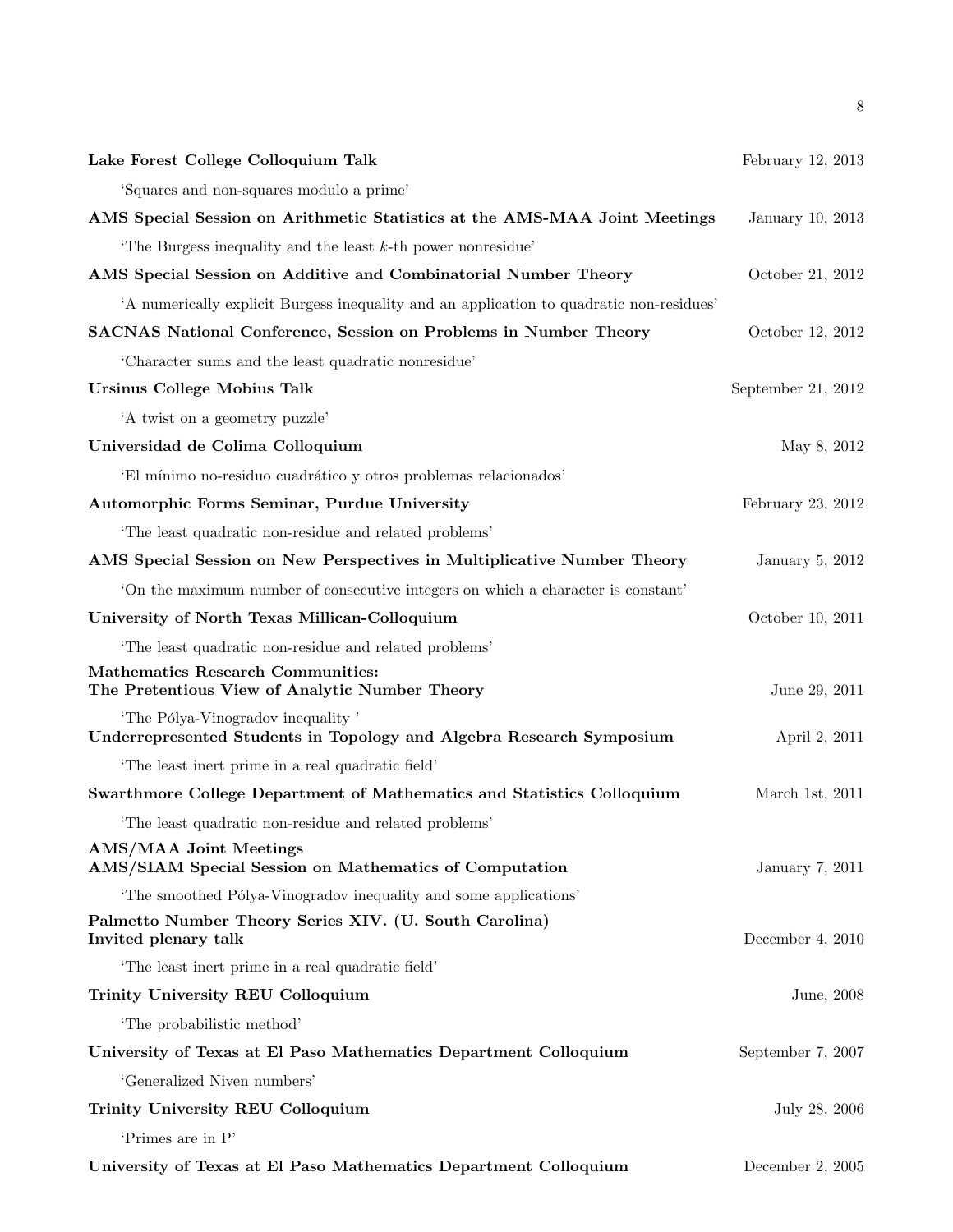'On the generalization of the Frobenius problem' Trinity University REU Colloquium density and the state of the state of the state of the state of the state of the state of the state of the state of the state of the state of the state of the state of the state of the sta 'Mathematical Olympiads' CONTRIBUTED TALKS Lake Forest College Faculty Discussion November 15, 2021 'Polymath REU: A Program to Encourage Undergraduate Math Research Across the Globe.' Illinois MAA sectional meeting March 12, 2021 'On sets whose subsets have integer mean.' Lake Forest College Faculty Discussion January 29, 2020 'Egyptian equations and modern mathematics.' West Coast Number Theory December 19, 2019 'On Egyptian fractions of length 3.' West Coast Number Theory December 16, 2018 'Playing with triangular numbers.' Illinois-Indiana-Michigan MAA Trisectional meeting March 23, 2018 'Counting Perfect Polynomials.' West Coast Number Theory December 18, 2017 'Counting Perfect Polynomials.' Faculty Discussion Group in Lake Forest College  $\qquad \qquad$  October 26, 2017 'Gerrymandering and Math' West Coast Number Theory December 17, 2016 'Resolving Grosswald's conjecture assuming GRH.' Faculty Discussion Group in Lake Forest College September 16, 2014 'Prime gaps: a breakthrough in number theory' Midwest Number Theory Conference for Graduate Students and Recent PhDs, X June 3, 2014 'The least quadratic non-residue modulo a prime and related problems' INTEGERS: Erdős Centennial Conference (University of West Georgia) October 26, 2013 'Bounds on graphs with high girth and high chromatic number' MAA Sectional (Dickinson College) April 6, 2013 'The primes that Euclid forgot' Temple Modular Forms & Number Theory Seminar Theory December 5, 2012 'The Smoothed Pólya–Vinogradov Inequality' Bryn Mawr/Temple Modular Forms & Number Theory Seminar June 7, 2012 'The least quadratic non-residue and related problems' INTEGERS Conference (University of West Georgia) 0ctober 28, 2011

'The Smoothed Pólya–Vinogradov Inequality'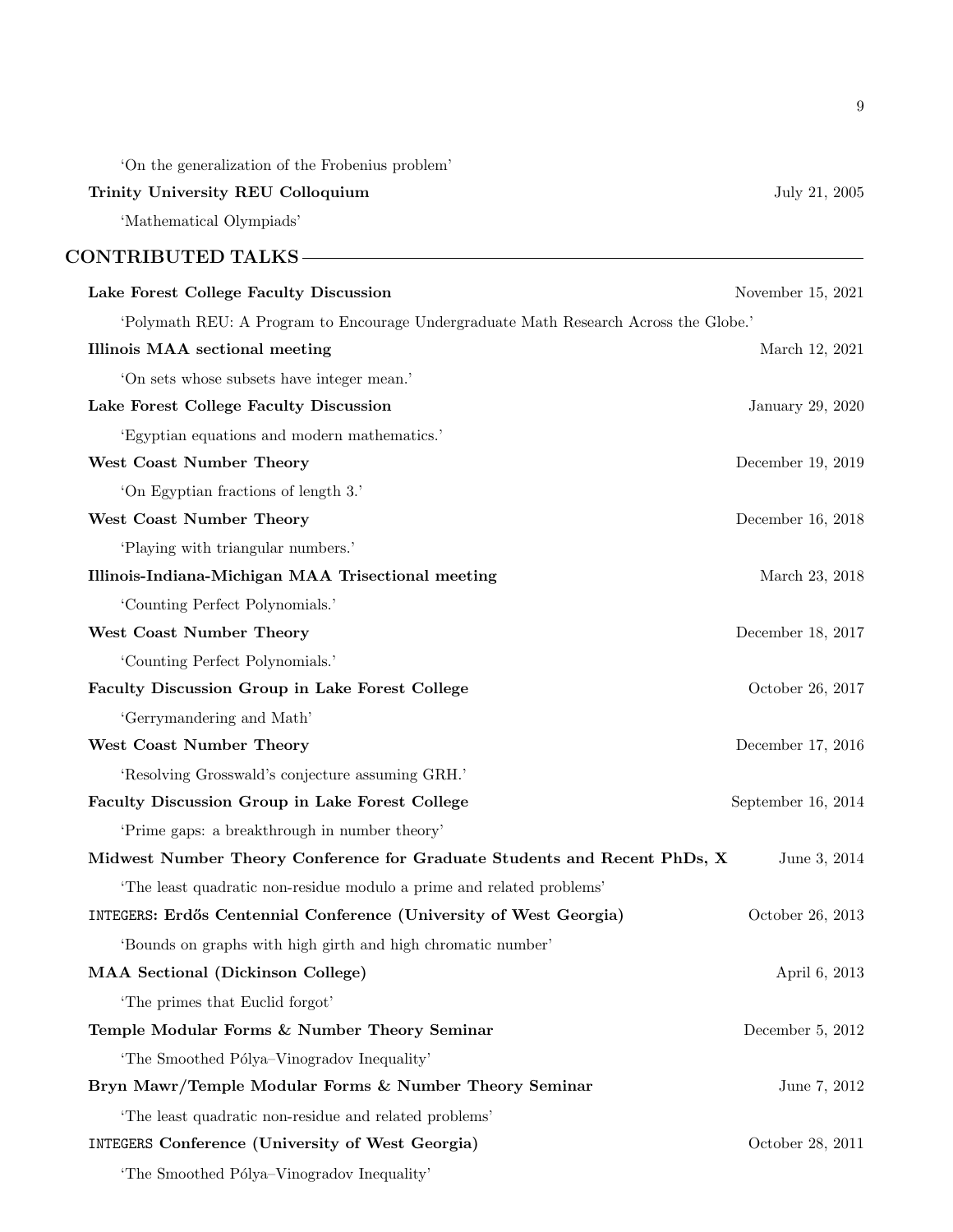| Dartmouth College Number Theory Seminar                                       | November 18, 2010 |
|-------------------------------------------------------------------------------|-------------------|
| The least inert prime in a real quadratic field'                              |                   |
| Québec-Maine Number Theory Conference                                         | October 3, 2010   |
| 'A smoothed version of the Pólya-Vinogradov inequality and some applications' |                   |
| <b>INTEGERS Conference (University of West Georgia)</b>                       | October 16, 2009  |
| 'Explicit bounds for the Burgess bound for character sums'                    |                   |
| Maine-Québec Number Theory Conference                                         | October 4, 2009   |
| 'Explicit bounds for the Burgess bound for character sums'                    |                   |
| Dartmouth College Number Theory Seminar                                       | November 6, 2008  |
| 'Twin Niven numbers'                                                          |                   |
| Québec-Maine Number Theory Conference                                         | October 5, 2008   |
| 'On the counting function for the generalized Niven numbers'                  |                   |
| Dartmouth College Number Theory Seminar                                       | February 28, 2008 |
| 'Brun's theorem'                                                              |                   |
| Dartmouth College Number Theory Seminar                                       | October 11, 2007  |
| 'Generalized Niven numbers'                                                   |                   |
| West Coast Number Theory Conference                                           | December 19, 2006 |
| 'On the generalization of the Frobenius problem'                              |                   |
| Young Mathematicians Conference (Ohio State University)                       | August 12, 2005   |
| 'On the generalization of the Frobenius problem'                              |                   |
| MAA Southwestern Sectional Conference (University of Texas at El Paso)        | April 1, 2005     |
| 'Dirichlet's theorem: revolutionizing number theory'                          |                   |

### WORKSHOPS

| Number Theory in the Americas: a BIRS-CMO Workshop in Oaxaca           | August $11-16$ , $2019$     |
|------------------------------------------------------------------------|-----------------------------|
| <b>ENFANT-ELEFANT Workshop at the Hausdorff Institute</b>              | July 11-18, 2014            |
| Introduction to Using Randomization Methods in Introductory Statistics | May $30-31$ , $2014$        |
| PCMI 2013: Workshop for mentors                                        | July 7-July 13, 2013        |
| Mathematics Research Communities (MRC): Arithmetic Statistics          | June $24-30$ , $2012$       |
| MRC: The Pretentious View of Analytic Number Theory                    | June 26–July 2, 2011        |
| MSRI: Introductory Workshop: Arithmetic Statistics (Berkeley, CA)      | January 31–February 4, 2011 |
| <b>PCMI:</b> Harmonic Analysis and Partial Differential Equations      | June 29–July 19, 2003       |
|                                                                        |                             |

# CONFERENCES Mathematical Congress of the Americas 2013 August 4-August 9, 2013 The Erdős Centennial Conference in Budapest July 1–July 5, 2013

## EDITORIAL POSITIONS

Associate Editor of The College Mathematics Journal 2018-Present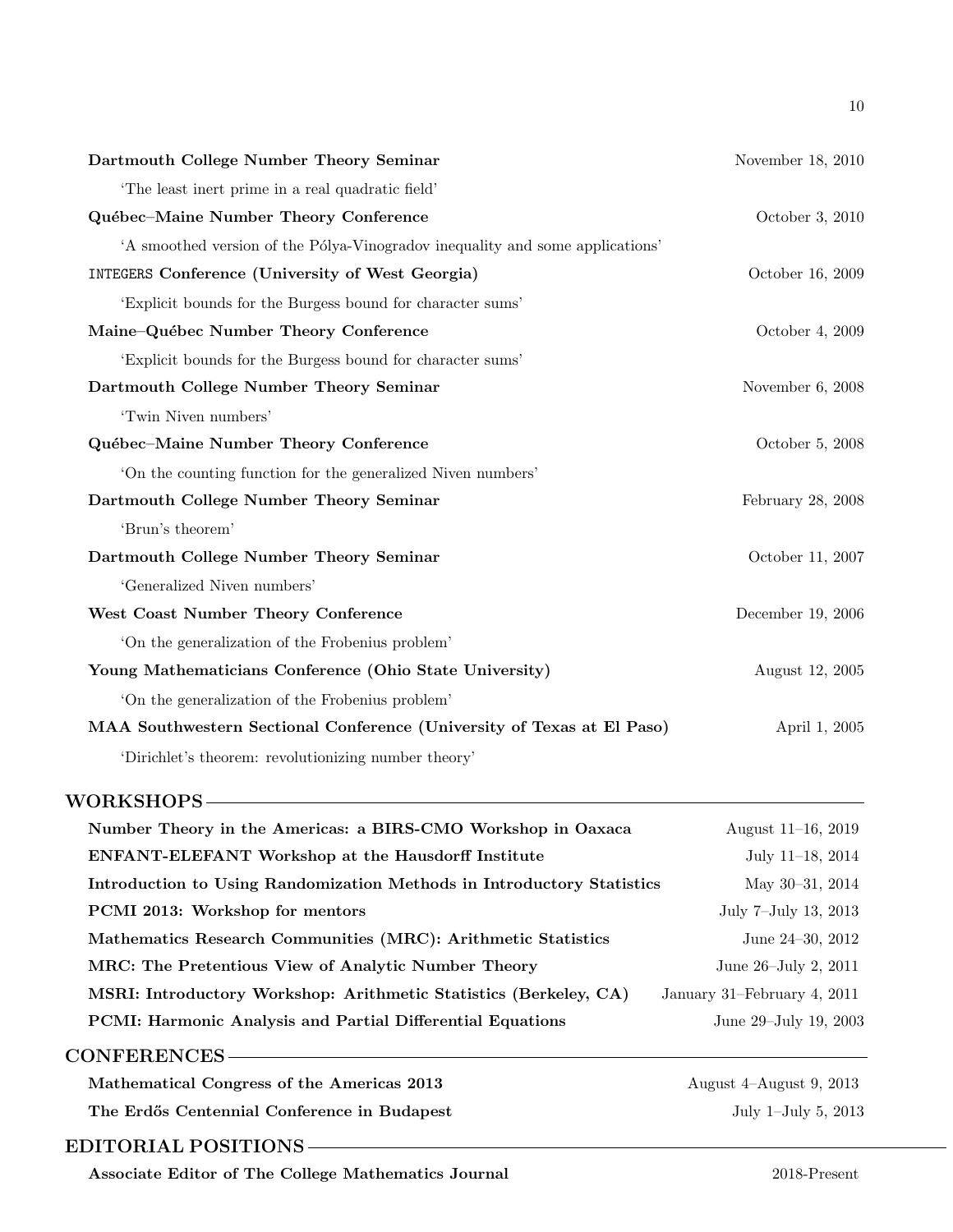Associate Editor of Tzaloa (Mexican magazine aimed at Olympiad students and teachers) 2021-Present Associate Editor of Boletín de la Sociedad Matemática Mexicana 2022-Present Co-editor in chief of the United States Mathematical Olympiad Editorial Board 2021-2025

#### SERVICE

#### Putnam Training Sessions, Swarthmore College and Lake Forest College 2011-present

In charge of preparing students to participate in the William Lowell Putnam Mathematical Competition. I meet with students weekly in the Fall and Spring.

#### Referee 2012-present

I have reviewed articles for Mathematics of Computation, The American Mathematical Monthly, International Journal of Number Theory, Michigan Mathematical Journal, Journal of Number Theory, Turkish Mathematics Journal, Mathematics Magazine, Integers Electronic Journal of Combinatorial Number Theory, Journal of Integer Sequences, The College Mathematics Journal, the Rocky Mountain Journal of Mathematics, The PUMP Journal of Undergraduate Research, La Matematica, Semigroup Forum.

#### Richter Scholar mentor at Lake Forest College 2014-2016, 2018-2019

Mentored 2 students in a 3-week project in "Experimental Mathematics" in 2014. Mentored one student on a 10 week research project on "Odd perfect polynomials" in 2014. In 2015, I mentored 1 student in a 4-week project on Tupper's self-referential formula and I mentored another student in a 10-week project regarding placement of students in first year-studies classes depending on their interest. In 2016, I mentored one student on Beatty sequences. In 2018, I mentored one student on triangular numbers. In 2019, I mentored a student on stable matching algorithms (Gale-Shapley) and another student on the mathematics of consociational democracy.

#### Member undergraduate thesis committees at Lake Forest College 2014, 2015, and 2018

I was a committee member of the undergraduate thesis committee of William Forcier's Mathematics thesis defense titled 'Fermat's Last Theorem' in 2014. I was a member of Turner Pepper's Mathematics thesis defense 'Finitely Generated Abelian Groups' in 2015. I was a member of Katherine Beall's Economics thesis defense "Defined Contribution Plans and the 2008 Financial Crisis" in 2018. I was a member of Finnian Bunta's Political Science thesis defense "The Bosnian Paradox" in 2018. I was a member of Margaret Fortman's Physics thesis defense "Parameters Influencing Electromagnetically Induced Transparency" in 2018. I was a member of Junya Li's Biology thesis defense "The Localization Mechanism of the Telomerase in Aspergillus nidulans" in 2018. I was a member of Robert Mecham's Physics thesis defense "Langevin Transducer Analysis and Acoustic Levitation" in 2018.

#### Research Mentor for Undergraduates at Swarthmore College Summers of 2012 and 2013

I worked on a graph theory research project with a Swarthmore student in the summer of 2012, this project was continued by a different student in the summer of 2013. In the summer of 2013 I also worked on a computational number theory project with two students who were funded to work with me for 10 weeks.

### Member of an undergraduate thesis committee at CIMAT (Guanajuato) April 18, 2012

I was the president of the undergraduate thesis committee of Juan Ramón Camacho Cordero's thesis defense titled 'Saltos Pequeños Entre Primos' ('Small Jumps Between Primes').

#### Undergraduate thesis advisor **2016**

In the year 2015-2016, I advised Jacob Juillerat on his thesis on "Transcendental numbers". In 2016, I advised William Braubach on his thesis "The fundamental theorem of algebra".

### HONORS AND AWARDS

| Fulbright grant to teach at Universidad Autónoma de Santo Domingo         | Jan. 2022-June 2022        |
|---------------------------------------------------------------------------|----------------------------|
| Lehmer Prize for favorite talk at the West Coast Number Theory Conference | 2017                       |
| Lake Forest College Summer Research Grant                                 | $2014, 2015, \ldots, 2019$ |
| AMS Grant to attend the Mathematical Congress of the Americas             | August 2013                |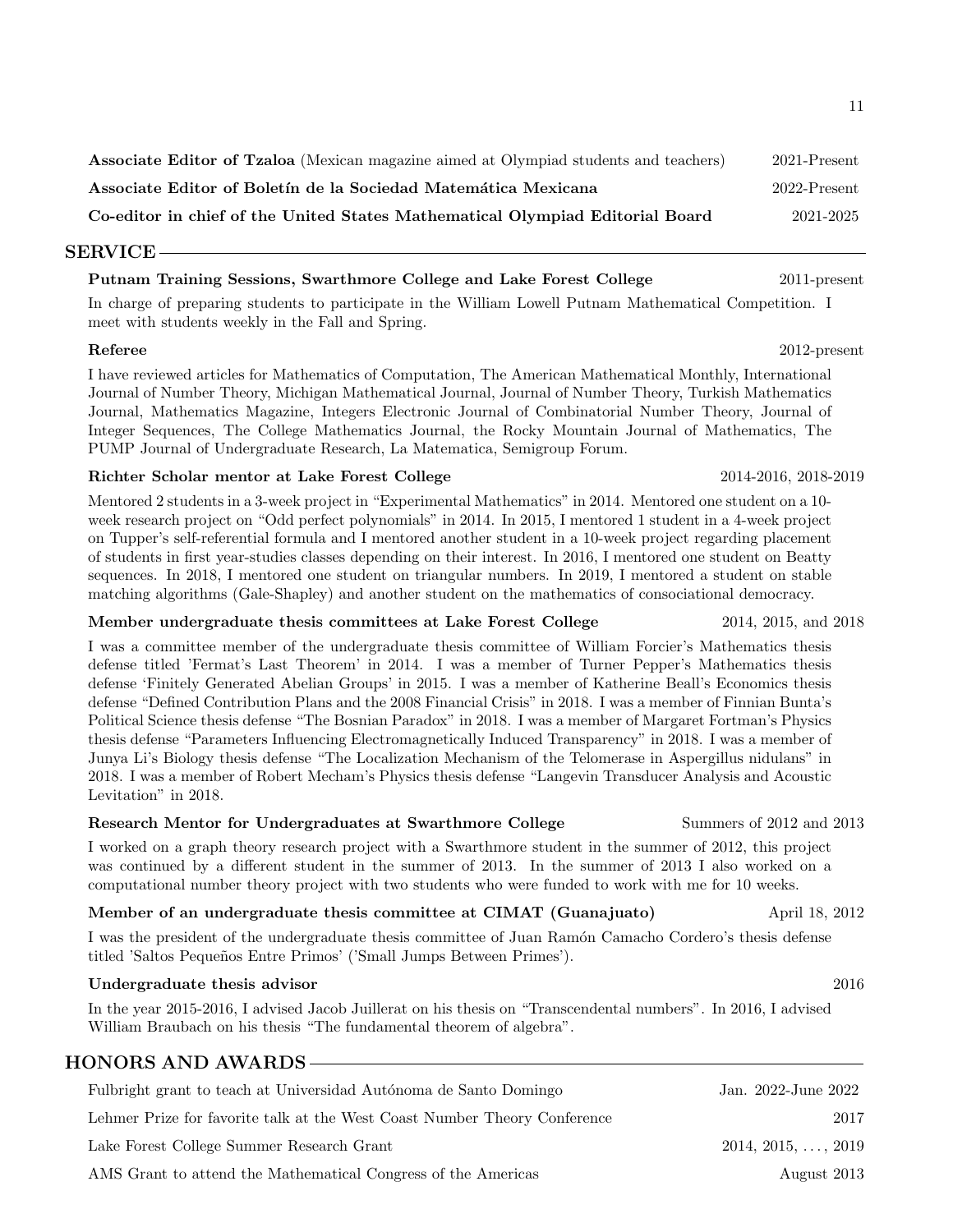## OUTREACH

I like teaching mathematics to young students. In this section I list some of my efforts in this regard.

### Mathematical Olympiad 2001-2003, 2005-present

Prepared gifted mathematics students from the state of Chihuahua for the Mexican Mathematical Olympiad. I also created problems for the Chihuahua Mathematical Olympiad exams from 2002 to 2010 (except for 2004), graded the exams and selected the team to represent the state. Alongside David Cossio, I gave three workshops to high school teachers in Cd. Juárez and Chihuahua about problem solving strategies. I also participated as a problem coordinator in the International Mathematical Olympiad in 2005, the Ibero-American Mathematical Olympiad in 2009 and 2020, the Mexican Mathematical Olympiad from 2015 to 2018 and 2020, and the United States Mathematical Olympiad in 2021. I was also the deputy leader for Mexico at the European Girls Math Olympiad (EGMO) in 2017, and 2019. I was leader of the Mexican team participating in the EGMO in 2018, the Mexican team participating in the Ibero-American Math Olympiad in 2019, the Mexican team participating in the Cyberspace Mathematical Competition in 2020, and the Mexican team participating in the International Mathematical Olympiad in 2022.

#### Instructor at Ross Program Asia. 2018

I taught the "Probabilistic Method" for five weeks at the Ross Program Asia in Huangshan, China in 2018. The program is aimed at High School students interested in advanced mathematics.

#### Instructor at Awesome Math Summer Camp. 2015 -2017, 2019

I taught a class for three weeks at the Awesome Math Summer Camp organized in Berkeley in 2015 and I taught a class for three weeks at the camp organized in the University of Puget Sound in 2016. I taught two classes at two different camps organized in Cornell University. I also led a research project in one of the camps. The Awesome Math Summer camp is meant for mathematically-strong middle school or high school students that want to learn mathematics through problem-solving.

#### Lecture at Lake Forest High School February 9, 2017

I gave a lecture on Hilbert's infinite hotel at the request of Mark Osing, who is teaching an interdisciplinary course called 'About Time'.

### Talk at MathILy. July 24, 2013

MathILY is a summer program for talented High School students. In the program, the students are taught advanced mathematical subjects. I gave an interactive talk with the purpose of teaching some combinatorial counting techniques.

### Odyssey Series, Center for Talented Youth May 1, 2010 and May 7, 2011

12